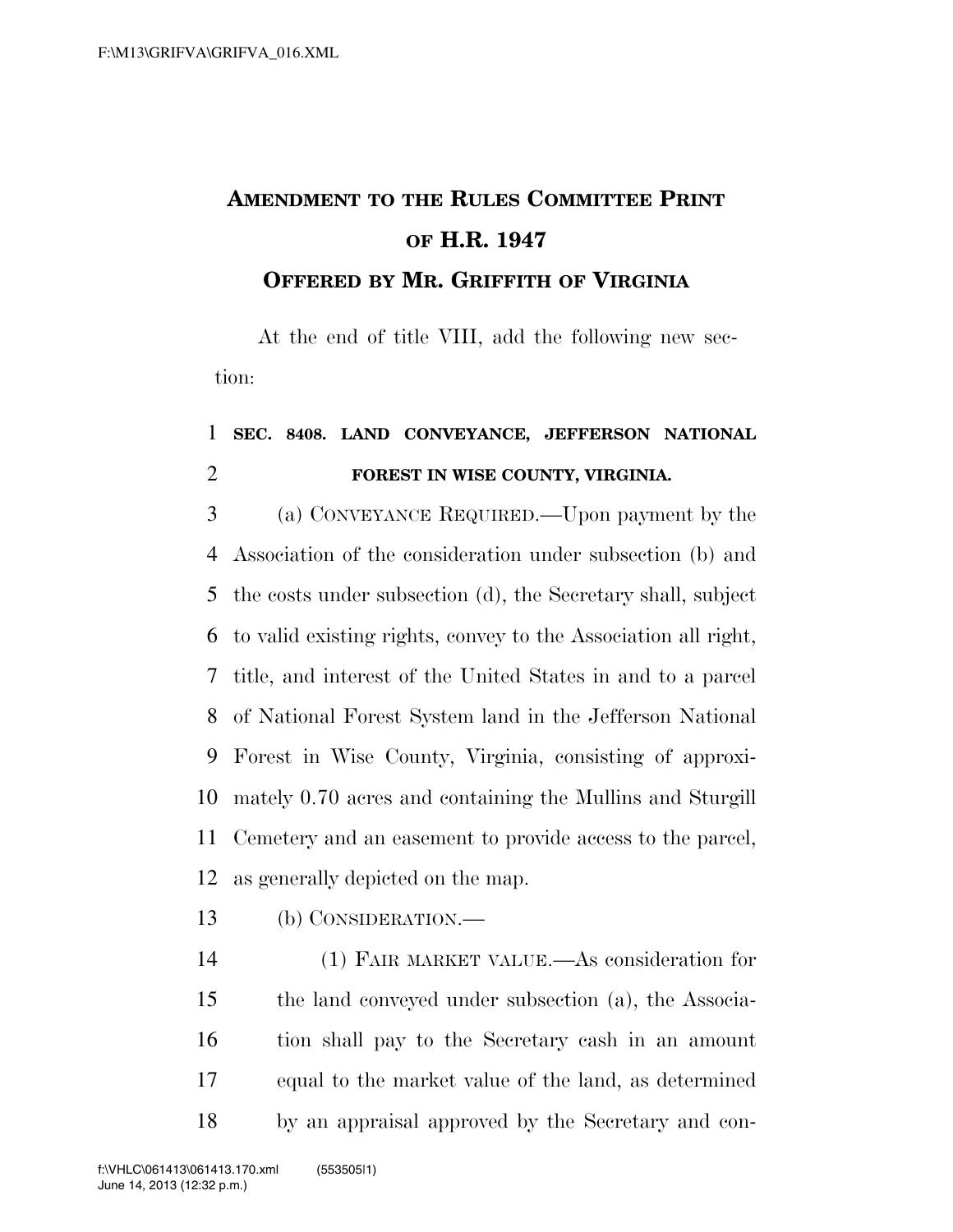ducted in conformity with the Uniform Appraisal Standards for Federal Land Acquisitions and section 206 of the Federal Land Policy and Management Act of 1976 (43 U.S.C. 1716).

 (2) DEPOSIT.—The consideration received by the Secretary under paragraph (1) shall be deposited into the general fund of the Treasury of the United States for the purposes of deficit reduction.

 (c) DESCRIPTION OF PROPERTY.—The exact acreage and legal description of the land to be conveyed under sub- section (a) shall be determined by a survey satisfactory to the Secretary.

 (d) COSTS.—The Association shall pay to the Sec- retary at closing the reasonable costs of the survey, the appraisal, and any administrative and environmental anal-yses required by law.

(e) DEFINITIONS.—In this section:

 (1) ASSOCIATION.—The term ''Association'' means the Mullins and Sturgill Cemetery Associa-20 tion of Pound, Virginia.

 (2) MAP.—The term ''map'' means the map ti- tled ''Mullins and Sturgill Cemetery'' dated March 1, 2013.

 (3) SECRETARY.—The term ''Secretary'' means the Secretary of Agriculture.